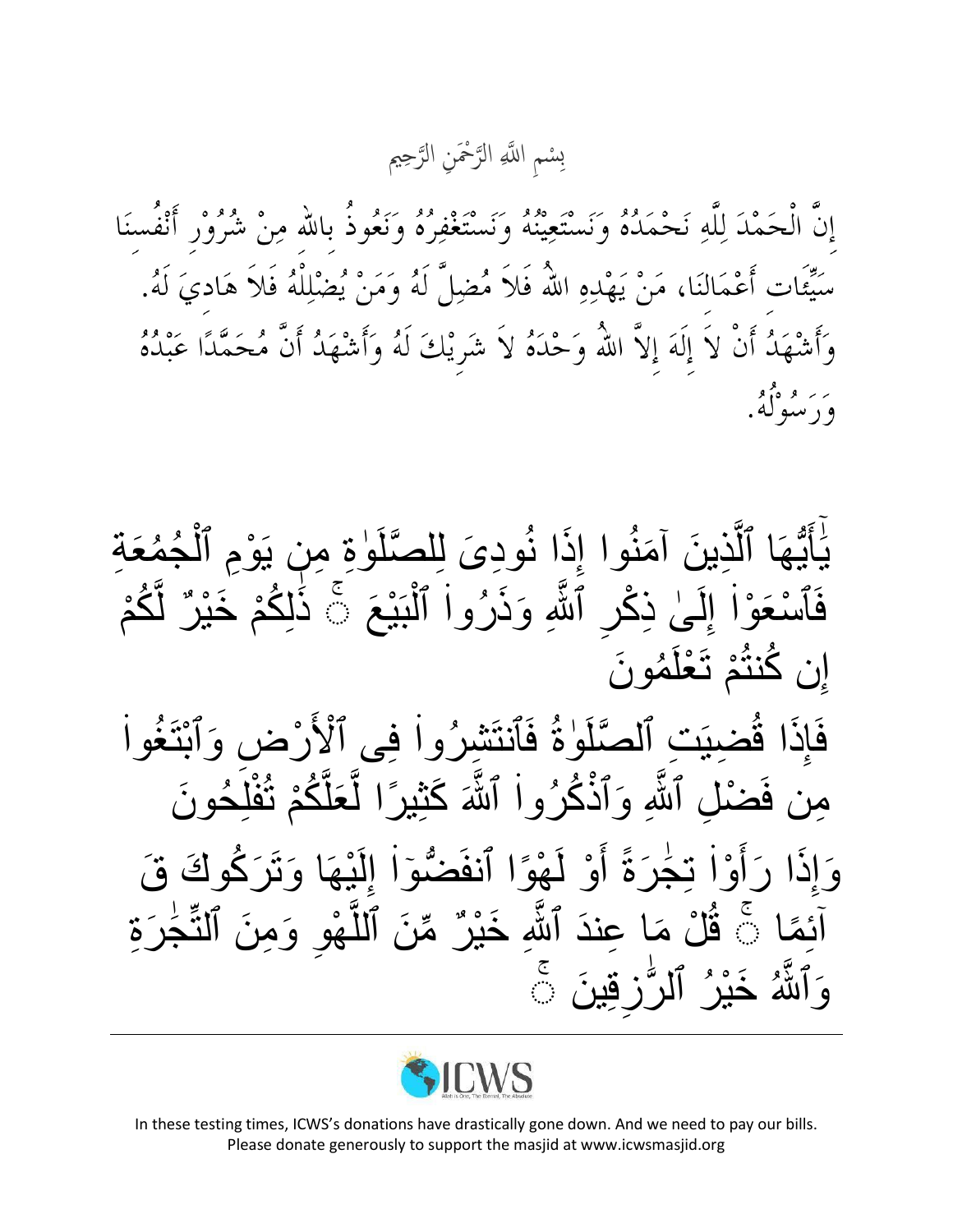*O believers! When the call to prayer is made on Friday, then proceed ˹diligently˺ to the remembrance of Allah and leave off ˹your˺ business. That is best for you, if only you knew.*

*Once the prayer is over, disperse throughout the land and seek the bounty of Allah. And remember Allah often so you may be successful.*

*When they saw the fanfare along with the caravan, they ˹almost all˺ flocked to it, leaving you "O Prophet" standing "on the pulpit". Say, "What is with Allah is far better than amusement and merchandise. And Allah is the Best Provider."*

[Surah Jumah (62): 9-11]

The above are the last three verses from Surah Jumaah. The Messenger of Allah, Allah bless him and give him peace, was standing, delivering a sermon one Friday, when a caravan arrived from Syria. People left the mosque and went out to attend to it; only twelve people remained seated. Allah, glorified and exalted is He, then revealed these verses (as narrated in Bukhari).

The gist of these verses is when the appropriate time of Salah comes, leave the worldly affairs of earnings and enjoyment and turn towards Allah. And in general remember Allah often, this is how we will be successful. And Allah is the Best Provider of sustenance.

These are difficult times. However for Muslims, this is an opportunity to find extra time, away from work, at homes to remember Allah often. Use your time wisely. Are you remembering Allah often? Is the quality of your Salah improving? Have you increased the recitation of the Quran. Are you learning the deen and applying it? Think about it.

أَقُولُ قَوْلِي هَذَا، وَأَسْتَغْفِرُ اللَّهَ لِيَ وَلَكُمْ ولسَائر الْمُسْلِمِين ، فَاس إِنَهُ هُوَ الْغَفُورُ الرَّحِيمُ.



In these testing times, ICWS's donations have drastically gone down. And we need to pay our bills. Please donate generously to support the masjid at www.icwsmasjid.org